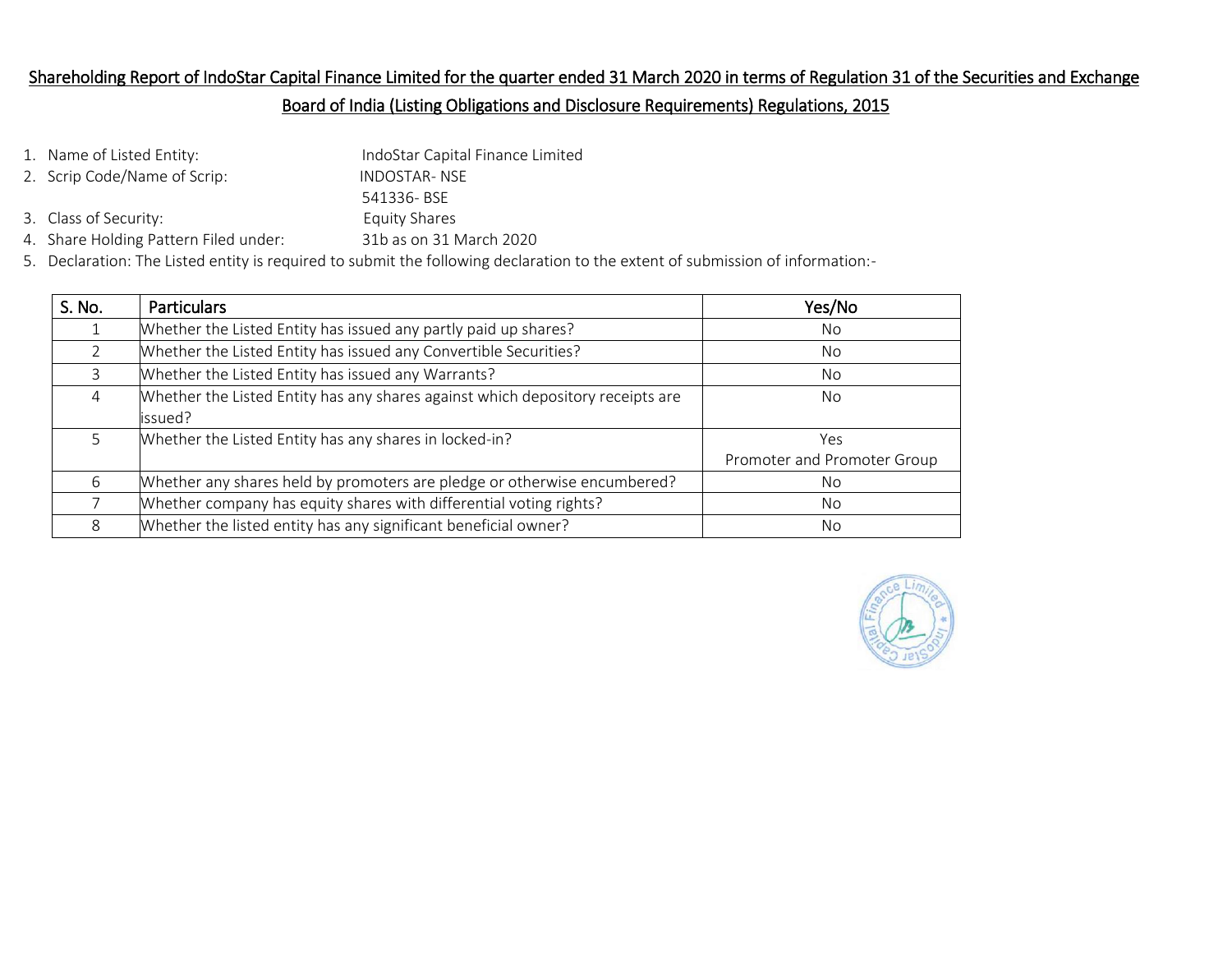| Category<br>(I) | Category of<br>shareholder<br>(11)       | Nos. of<br>sharehol<br>ders<br>(III) | No. of fully<br>paid up<br>equity<br>shares<br>held<br>(IV) | No. of<br>Partly<br>paid-up<br>eauity<br>shares<br>held<br>$\omega$ | No. of<br>shares<br>underlvina<br>Depository<br><b>Receipts</b><br>(W) | <b>Total</b><br>nos.<br>shares<br>held<br>$(VII) =$<br>$(IV)+(V)+$<br>(VI) | Shareholding<br>as a % of<br>total<br>no. of<br>(calculated as<br>per SCRR,<br>1957)<br>(WIII) |                |                     | Number of Voting Rights held in each<br>class of securities<br>$\overline{1}$ |                      | No. of<br><b>Shares</b><br>Underlyi<br>Outstandina<br>convertible<br>securities<br>(including | Shareholding, as<br>a % assuming full<br>conversion<br>of convertible<br>securities (as a<br>percentage of<br>diluted share | Number of<br>Locked in<br>shares<br>(XII) |                                    |             | Number of<br><b>Shares</b><br>pledged or<br>otherwise<br>encumbered<br>(XIII) | Number of<br>equity shares<br>held<br>in<br>dematerializ<br>ed form |
|-----------------|------------------------------------------|--------------------------------------|-------------------------------------------------------------|---------------------------------------------------------------------|------------------------------------------------------------------------|----------------------------------------------------------------------------|------------------------------------------------------------------------------------------------|----------------|---------------------|-------------------------------------------------------------------------------|----------------------|-----------------------------------------------------------------------------------------------|-----------------------------------------------------------------------------------------------------------------------------|-------------------------------------------|------------------------------------|-------------|-------------------------------------------------------------------------------|---------------------------------------------------------------------|
|                 |                                          |                                      |                                                             |                                                                     |                                                                        |                                                                            | As a % of                                                                                      |                | No of Voting Rights |                                                                               | <b>Total</b><br>as a | <b>Warrants</b> )                                                                             | capital)                                                                                                                    | No.<br>(a)                                | As a<br>% of                       | No.<br>(a)  | As a<br>% of                                                                  | (XIV)                                                               |
|                 |                                          |                                      |                                                             |                                                                     |                                                                        |                                                                            | $(A+B+C2)$                                                                                     | Class<br>eg: X | Class<br>eg:y       | <b>Total</b>                                                                  | % of<br>$(A+B+C)$    | (x)                                                                                           | $(XI) = (VII) + (X)$<br>As a % of<br>$(A+B+C2)$                                                                             |                                           | total<br>Shar<br>es<br>held<br>(b) |             | total<br><b>Share</b><br>s held<br>(b)                                        |                                                                     |
|                 | Promoter & Promoter<br>Group             | $\mathbf{3}$                         | 56042233                                                    | $\Omega$                                                            | $\circ$                                                                | 56042233                                                                   | 60.62                                                                                          | 56042233       | $\mathbf 0$         | 56042233                                                                      | 60.62                | $\Omega$                                                                                      | 60.62                                                                                                                       | 18933639                                  | 33.78                              | $\Omega$    | $\circ$                                                                       | 56042233                                                            |
|                 | Public                                   | 95647                                | 36408682                                                    | $\Omega$                                                            | $\circ$                                                                | 36408682                                                                   | 39.38                                                                                          | 36408682       | $\Omega$            | 36408682                                                                      | 39.38                | $\circ$                                                                                       | 39.38                                                                                                                       | $\Omega$                                  | $\Omega$                           |             |                                                                               | 36407456                                                            |
|                 | Non Promoter- Non<br>Public              | $\Omega$                             | $\Omega$                                                    | $\Omega$                                                            | $\Omega$                                                               | $\circ$                                                                    |                                                                                                | $\Omega$       | $\Omega$            | $\Omega$                                                                      | $\Omega$             | $\circ$                                                                                       |                                                                                                                             | $\Omega$                                  | $\Omega$                           |             |                                                                               | $\Omega$                                                            |
|                 | Shares underlying DRs                    | $\Omega$                             | $\Omega$                                                    | $\circ$                                                             | $\circ$                                                                | $\mathbf 0$                                                                |                                                                                                | $\Omega$       | $\Omega$            | $\Omega$                                                                      | $\Omega$             | $\circ$                                                                                       |                                                                                                                             | $\Omega$                                  | $\cap$                             |             |                                                                               | $\mathbf{0}$                                                        |
| C٦              | Shares held by<br><b>Employee Trusts</b> | $\Omega$                             | $\Omega$                                                    | $\circ$                                                             | $\circ$                                                                | $\circ$                                                                    | $\circ$                                                                                        | $\Omega$       | $\circ$             | $\Omega$                                                                      | $\circ$              | $\circ$                                                                                       | $\mathbf{0}$                                                                                                                | $\Omega$                                  | $\Omega$                           |             |                                                                               | $\circ$                                                             |
|                 | Total                                    | 95650                                | 92450915                                                    | 0                                                                   | $\mathbf 0$                                                            | 92450915                                                                   | 100                                                                                            | 92450915       | $\Omega$            | 92450915                                                                      | 100                  | $\mathbf 0$                                                                                   | 100                                                                                                                         | 18933639                                  | 20.48                              | $\mathbf 0$ | $\mathbf{0}$                                                                  | 92449689                                                            |

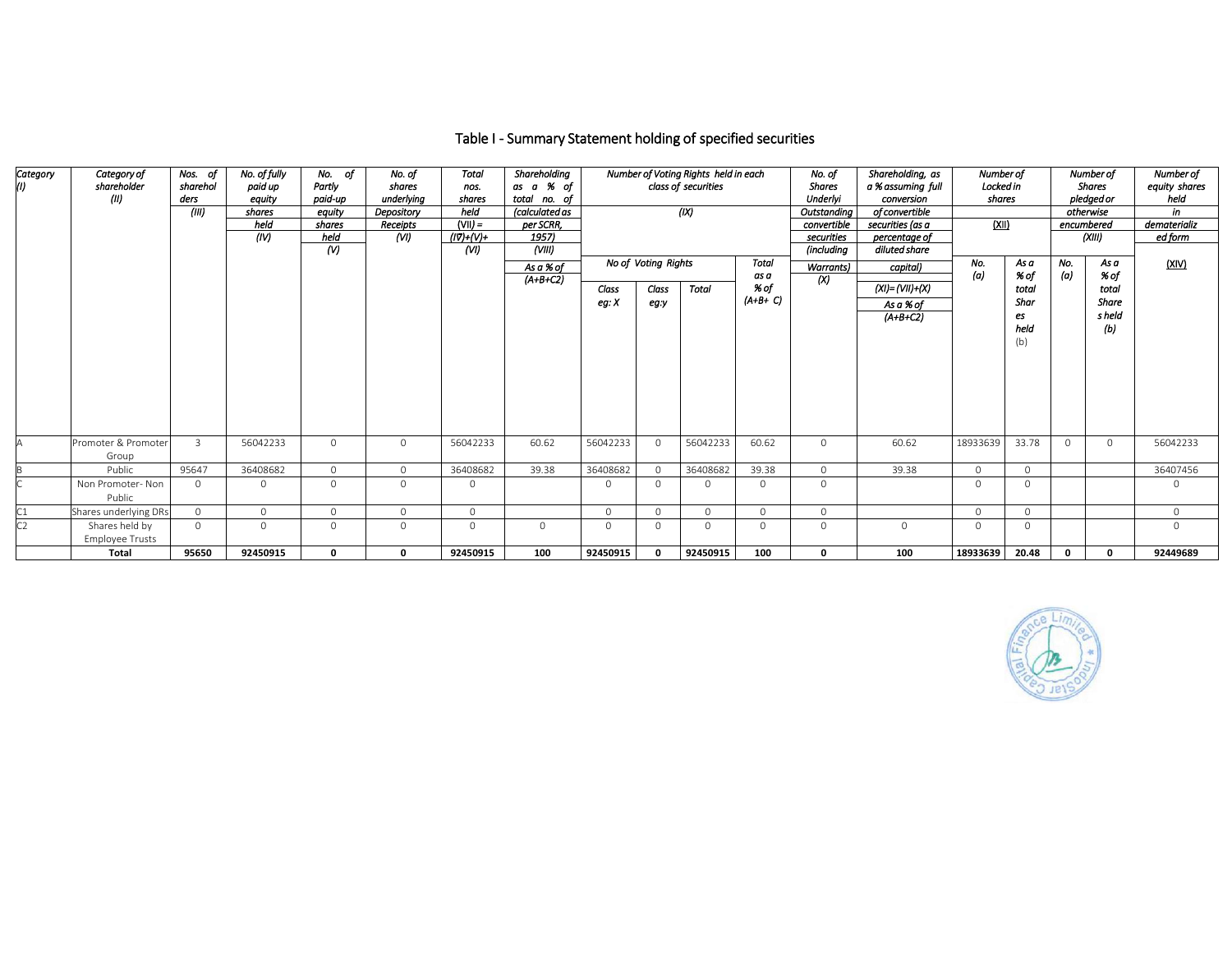## Table II - Statement showing shareholding pattern of the Promoter and Promoter Group

| Sr. No         | <b>Category &amp; Name</b><br>of the<br><b>Shareholders</b><br>(1)                            | PAN<br>(II) | No. of<br>sharehold<br>er<br>(III) | No. of<br>fully<br>paid<br>up<br>equity<br>share<br>s held<br>(IV) | Partly<br>paid-up<br>equity<br>shares<br>held<br>(V) | Nos. of<br>shares<br>underlying<br><b>Depository</b><br><b>Receipts</b><br>(VI) | <b>Total</b><br>nos.<br>shares<br>held<br>$ V   =$<br>$IV+V+VI$ | <b>Sharehol</b><br>ding %<br>calculate<br>d as per<br>SCRR,<br>1957<br>As a % of<br>$(A+B+C2)$ | Number of Voting Rights held in<br>each class of securities<br>(IX)<br><b>No of Voting Rights</b><br>Total<br>as a % |              |                |                                        | No. of<br><b>Shares</b><br><b>Underlying</b><br><b>Outstanding</b><br>convertible<br>securities<br>(including<br><b>Warrants</b> ) | Shareholding as a<br>% assuming full<br>Conversion of<br><b>Convertible</b><br>securities (as a<br>percentage of<br>diluted share<br>capital) | <b>Number of</b><br>Locked in<br>shares<br>(XII)<br>No.<br>As a<br>(a)<br>% of |                                    | Number of<br><b>Shares</b><br>pledged or<br>otherwise<br>encumbered<br>(XIII)<br>No.<br>As a<br>(a)<br>% of |                                    | Number of<br>equity<br>shares held<br>in<br>dematerializ<br>ed form<br>(XIV) |
|----------------|-----------------------------------------------------------------------------------------------|-------------|------------------------------------|--------------------------------------------------------------------|------------------------------------------------------|---------------------------------------------------------------------------------|-----------------------------------------------------------------|------------------------------------------------------------------------------------------------|----------------------------------------------------------------------------------------------------------------------|--------------|----------------|----------------------------------------|------------------------------------------------------------------------------------------------------------------------------------|-----------------------------------------------------------------------------------------------------------------------------------------------|--------------------------------------------------------------------------------|------------------------------------|-------------------------------------------------------------------------------------------------------------|------------------------------------|------------------------------------------------------------------------------|
|                |                                                                                               |             |                                    |                                                                    |                                                      |                                                                                 |                                                                 | (VIII)                                                                                         | Class<br>X                                                                                                           | Class<br>Y   | Tot al         | of<br>Total<br><b>Voting</b><br>rights | (X)                                                                                                                                | (XI) = (VII)+(X) as a<br>% of<br>$A+B+C2$                                                                                                     |                                                                                | total<br><b>Shares</b><br>held (b) |                                                                                                             | total<br>share<br>s<br>held<br>(b) |                                                                              |
| 1              | Indian                                                                                        |             | $\mathbf{0}$                       | $\mathbf 0$                                                        | $\mathbf{0}$                                         | $\mathbf 0$                                                                     | $\mathbf 0$                                                     | 0.00                                                                                           | $\mathbf 0$                                                                                                          | $\mathbf 0$  | $\mathbf 0$    | 0.00                                   | $\mathbf 0$                                                                                                                        | 0.00                                                                                                                                          | $\mathbf{0}$                                                                   | 0.00                               |                                                                                                             |                                    | $\mathbf 0$                                                                  |
| a              | Individuals/Hindu<br>undivided Family                                                         |             | $\Omega$                           | $\Omega$                                                           | $\Omega$                                             | $\Omega$                                                                        | $\Omega$                                                        | 0.00                                                                                           | $\Omega$                                                                                                             | $\mathbf 0$  | $\Omega$       | 0.00                                   | $\Omega$                                                                                                                           | 0.00                                                                                                                                          | $\Omega$                                                                       | 0.00                               |                                                                                                             |                                    | $\mathbf 0$                                                                  |
| b              | Central Government/<br>State Government(s)                                                    |             | $\mathbf 0$                        | $\mathbf{0}$                                                       | $\mathbf{0}$                                         | $\mathbf 0$                                                                     | $\mathbf 0$                                                     | 0.00                                                                                           | $\mathbf 0$                                                                                                          | $\mathbf 0$  | $\mathbf{0}$   | 0.00                                   | $\mathbf{0}$                                                                                                                       | 0.00                                                                                                                                          | $\mathbf{0}$                                                                   | 0.00                               |                                                                                                             |                                    | $\mathbf{0}$                                                                 |
| $\mathsf{C}$   | Financial Institutions/<br><b>Banks</b>                                                       |             | $\mathbf 0$                        | $\mathbf{0}$                                                       | $\mathbf{0}$                                         | $\mathbf{0}$                                                                    | $\mathbf 0$                                                     | 0.00                                                                                           | $\mathbf 0$                                                                                                          | $\mathbf 0$  | $\overline{0}$ | 0.00                                   | $\mathbf{0}$                                                                                                                       | 0.00                                                                                                                                          | $\mathbf{0}$                                                                   | 0.00                               |                                                                                                             |                                    | $\mathbf 0$                                                                  |
| d              | Any Other (specify)                                                                           |             | $\mathbf 0$                        | $\Omega$                                                           | $\Omega$                                             | $\Omega$                                                                        | 0                                                               | 0.00                                                                                           | $\mathbf 0$                                                                                                          | $\Omega$     | $\mathbf{0}$   | 0.00                                   | $\mathbf{0}$                                                                                                                       | 0.00                                                                                                                                          | $\mathbf{0}$                                                                   | 0.00                               |                                                                                                             |                                    | $\mathbf 0$                                                                  |
|                | Sub-Total (A)(1)                                                                              |             | $\mathbf{0}$                       | $\mathbf 0$                                                        | $\mathbf 0$                                          | $\mathbf 0$                                                                     | $\mathbf 0$                                                     | 0.00                                                                                           | $\mathbf 0$                                                                                                          | $\mathbf 0$  | $\mathbf 0$    | 0.00                                   | $\mathbf{0}$                                                                                                                       | 0.00                                                                                                                                          | $\mathbf 0$                                                                    | 0.00                               |                                                                                                             | 0.00                               | $\mathbf 0$                                                                  |
| $\overline{2}$ | Foreign                                                                                       |             | $\Omega$                           | $\Omega$                                                           | $\mathbf{0}$                                         | $\mathbf 0$                                                                     | $\mathbf 0$                                                     | 0.00                                                                                           | $\mathbf 0$                                                                                                          | $\mathbf 0$  | $\mathbf 0$    | 0.00                                   | $\mathbf{0}$                                                                                                                       | 0.00                                                                                                                                          | $\mathbf 0$                                                                    | 0.00                               |                                                                                                             |                                    | $\mathbf 0$                                                                  |
| a              | Individuals (Non-<br>Resident Individuals/<br>Foreign Individuals)                            |             | $\mathbf 0$                        | $\Omega$                                                           | $\mathbf{0}$                                         | $\mathbf 0$                                                                     | $\Omega$                                                        | 0.00                                                                                           | $\Omega$                                                                                                             | 0            | $\mathbf 0$    | 0.00                                   | $\Omega$                                                                                                                           | 0.00                                                                                                                                          | $\mathbf{0}$                                                                   | 0.00                               |                                                                                                             |                                    | $\mathbf 0$                                                                  |
| b              | Government                                                                                    |             | $\mathbf 0$                        | $\Omega$                                                           | $\Omega$                                             | $\mathbf 0$                                                                     | $\Omega$                                                        | 0.00                                                                                           | $\Omega$                                                                                                             | $\Omega$     | $\mathbf{0}$   | 0.00                                   | $\Omega$                                                                                                                           | 0.00                                                                                                                                          | $\mathbf{0}$                                                                   | 0.00                               |                                                                                                             |                                    | $\mathbf 0$                                                                  |
| $\mathsf{C}$   | Institutions                                                                                  |             | $\mathbf{0}$                       | $\mathbf 0$                                                        | $\mathbf{0}$                                         | $\mathbf 0$                                                                     | $\mathbf 0$                                                     | 0.00                                                                                           | $\mathbf 0$                                                                                                          | $\mathbf 0$  | $\overline{0}$ | 0.00                                   | $\mathbf 0$                                                                                                                        | 0.00                                                                                                                                          | $\mathbf{0}$                                                                   | 0.00                               |                                                                                                             |                                    | $\mathbf 0$                                                                  |
| d              | Foreign Portfolio<br>Investor                                                                 |             | 1                                  | 2313005                                                            | $\mathbf{0}$                                         | $\mathbf 0$                                                                     | 2313005                                                         | 2.50                                                                                           | 2313005                                                                                                              | $\mathbf{0}$ | 2313005        | 2.50                                   | $\mathbf{0}$                                                                                                                       | 2.50                                                                                                                                          | $\mathbf{0}$                                                                   | 0.00                               |                                                                                                             | 0.00                               | 2313005                                                                      |
|                | Ecp Iii Fvci Pte Ltd                                                                          | AAECE0836B  | 1                                  | 2313005                                                            |                                                      | $\mathbf 0$                                                                     | 2313005                                                         | 2.50                                                                                           | 2313005                                                                                                              |              | 2313005        | 2.50                                   | $\mathbf{0}$                                                                                                                       | 2.50                                                                                                                                          | $\mathbf{0}$                                                                   | 0.00                               |                                                                                                             | 0.00                               | 2313005                                                                      |
| E              | Any Other (specify)                                                                           |             | $\overline{2}$                     | 53729228                                                           | $\Omega$                                             | $\pmb{0}$                                                                       | 53729228                                                        | 58.12                                                                                          | 53729228                                                                                                             | $\Omega$     | 53729228       | 58.12                                  | $\mathbf 0$                                                                                                                        | 58.12                                                                                                                                         | 18933639                                                                       | 35.24                              |                                                                                                             | 0.00                               | 53729228                                                                     |
|                | <b>Bodies Corporate</b>                                                                       |             | $\overline{2}$                     | 53729228                                                           |                                                      | $\pmb{0}$                                                                       | 53729228                                                        | 58.12                                                                                          | 53729228                                                                                                             |              | 53729228       | 58.12                                  | $\mathbf{0}$                                                                                                                       | 58.12                                                                                                                                         | 18933639                                                                       | 35.24                              |                                                                                                             | 0.00                               | 53729228                                                                     |
|                | <b>Indostar Capital</b>                                                                       | AACCI5675C  | 1                                  | 52594228                                                           |                                                      | $\mathbf 0$                                                                     | 52594228                                                        | 56.89                                                                                          | 52594228                                                                                                             |              | 52594228       | 56.89                                  | $\mathbf 0$                                                                                                                        | 56.89                                                                                                                                         | 18933639                                                                       | 36.00                              |                                                                                                             | 0.00                               | 52594228                                                                     |
|                | <b>Everstone Capital</b><br>Partners Ii Llc                                                   | AACCE4918N  | 1                                  | 1135000                                                            |                                                      | $\mathbf 0$                                                                     | 1135000                                                         | 1.23                                                                                           | 1135000                                                                                                              |              | 1135000        | 1.23                                   | $\mathbf 0$                                                                                                                        | 1.23                                                                                                                                          | $\mathbf{0}$                                                                   | 0.00                               |                                                                                                             | 0.00                               | 1135000                                                                      |
|                | Sub-Total (A)(2)                                                                              |             | $\overline{3}$                     | 56042233                                                           | $\mathbf{0}$                                         | $\mathbf 0$                                                                     | 56042233                                                        | 60.62                                                                                          | 56042233                                                                                                             | $\Omega$     | 56042233       | 60.62                                  | $\Omega$                                                                                                                           | 60.62                                                                                                                                         | 18933639                                                                       | 33.78                              | $\mathbf{0}$                                                                                                | 0.00                               | 56042233                                                                     |
|                | <b>Total Shareholding of</b><br><b>Promoter and</b><br>Promoter Group (A)=<br>$(A)(1)+(A)(2)$ |             | $\mathbf{3}$                       | 56042233                                                           | 0                                                    | $\mathbf{o}$                                                                    | 56042233                                                        | 60.62                                                                                          | 56042233                                                                                                             | $\mathbf 0$  | 56042233       | 60.62                                  | $\mathbf 0$                                                                                                                        | 60.62                                                                                                                                         | 18933639                                                                       | 33.78                              | $\mathbf 0$                                                                                                 | 0.00                               | 56042233                                                                     |

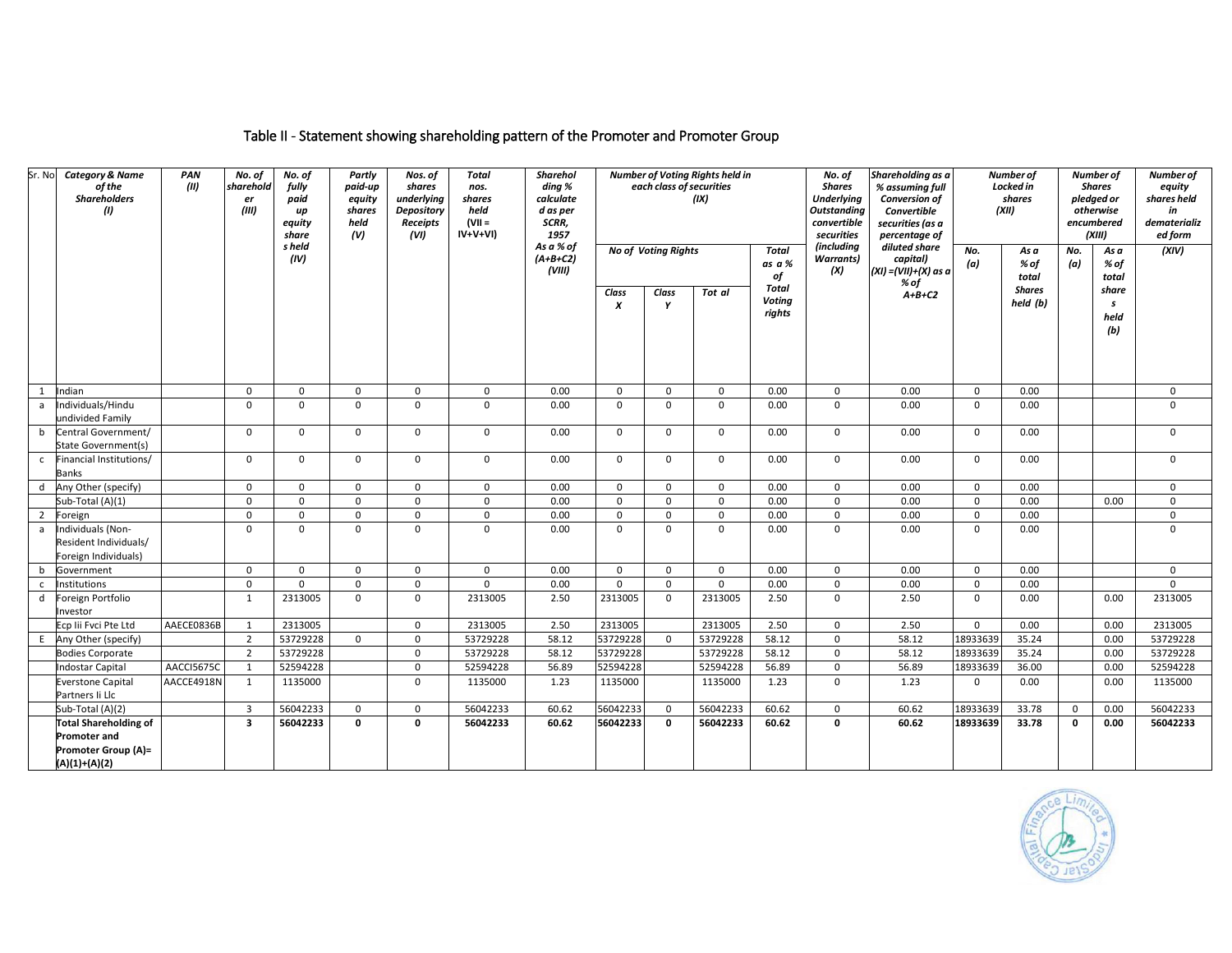### $\overline{\mathcal{S}r}$ . *N o Category & Name of the Shareholders (I) PAN (II) Nos. of shar ehol der (III) No. of fully paid up equity share s held (IV) Partly paid-up equity shares held (V) Nos. of shares underlying Depository Receipts (VI) Total nos. shares held VII = IV+V+VI Shareholdi ng % calculate d as per SCRR, 1957 As a % of (A+B+C2) VIII Number of Voting Rights held in each class of securities (IX) No. of Shares Underlying Outstandin g convertible securities (including Warrants) (X) Total shareholding, as a % assuming full conversion of convertible securities (as a percentage of diluted share capital) (XI) Number of Locked in shares (XII) Number of Shares pledged or otherwise encumbered (XIII) Number of equity shares held in demate rializ ed form (XIV) No of Voting Rights Total as a % of Total Voting rights No. (a) As a % of total Shar es held (b) No. (Not applicabl e) (a) As a % of total share s held (Not applicabl e) (b) Class X Class Y Total* 1 Institutions 0 0 0 0 0 0 0 0 0 0 0 0 0 0 0 a | Mutual Funds/ | | 7 |10975110 | 0 | 0 | 10975110 | 11.87 |10975110 | 0 |10975110 | 11.87 | 0 | 0 | 0 | 11.87 | 0 | 0 | 11.87 | 0 | 10975110 Sbi Small Cap Fund |AABTS6407Q| 1 | 8113036 | 0 | 0 | 8113036 | 8.78 | 8113036 | 0 | 8113036 0 | 8.78 | 0 | 8.78 | 0 | 0 | 0 | 8113036 b Venture Capital Funds 0 0 0 0 0 0 0 0 0 0 0 0 0 0 0 Alternate Investment Funds 5 | 963006 | 0 | 0 | 963006 | 1.04 |963006 | 0 | 963006 | 1.04 | 0 | 1.04 | 0 | 0 | | | | | | | 963006 Foreign Venture Capital Investors 0 0 0 0 0 0 0 0 0 0 0 0 0 0 0 Foreign Portfolio Investors<br>Lenarco Limited 8 5397104 0 0 5397104 5.84 5397104 0 5397104 5.84 0 5.84 0 0 5397104 Lenarco Limited |AADCL4993K | 1 | 1913707 | 0 | 0 | 1913707 | 2.07 | 1913707 | 0 | 1913707 | 2.07 | 0 | 0 | 0 | 1913707 | 1913707 Amundi Funds Sbi Fm Equity India AACCC7744E| 1 |1400000 | 0 | 0 |1400000 | 1.51 |1400000 | 0 |1400000 | 1.51 | 0 | 1.51 | 0 | 0 | 1400000 | 1.51 Jupiter India Fund |AABTT4862E | 1 | 1377631 | 0 | 0 | 1377631 | 1.49 |1377631 0 |1377631 | 1.49 | 0 | 0 | 0 | 1377631 | 1377631 Financial Institutions/ Banks<br>Insurance Companies 1 | 7492 | 0 | 0 | 7492 | 0.01 | 7492 | 0. $\vert$  0.01 | 0 | 0.01 | 0 | 0 | 0 | 0 | 1492 g |Insurance Companies | | 6 | 3987042 | 0 | 0 | 3987042 | 4.31 | 3987042 | 0 | 3987042 | 4.31 | 0 | 4.31 | 0 | 0 | | | | | 3987042 Icici Prudential Life Insurance Company Limited AAACI7351P | 1 | 1851855 | 0 | 0 | 1851855 | 2.00 |1851855 | 2.00 | 0 | 2.00 | 0 | 0 | | | 1851855 Provident Funds/ Pension Funds 0 0 0 0 0 0 0 0 0 0 0 0 0 0 0 i Any Other (specify) 0 0 0 0 0 0 0 0 0 0 0 0 0 0 0 **Sub-Total (B)(1) 27 21329754 0 0 21329754 23.07 21329754 0 21329754 23.07 0 23.07 0 0 21329754** 2 Central Government/ State Government(s)/ President of India 0 0 0 0 0 0 0 0 0 0 0 0 0 0 0 **Sub-Total (B)(2) 0 0 0 0 0 0 0 0 0 0 0 0 0 0 0** 3 Non-institutions 0 0 0 0 0 0 0 0 0 0 0 0 0 0 0 a Individuals - 0 0 0 0 0 0

### Table III - Statement showing shareholding pattern of the Public shareholder

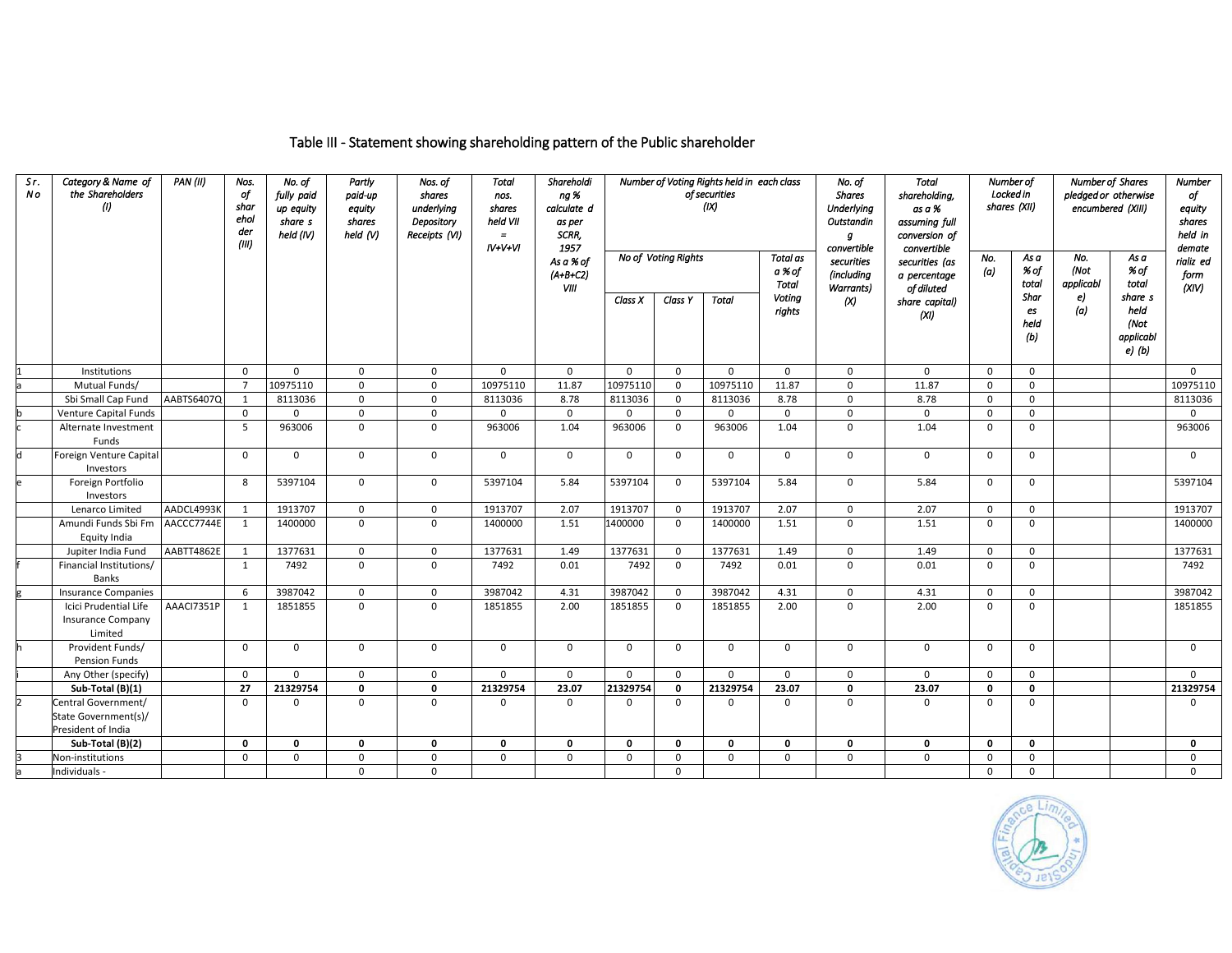|   | Individual shareholders        |            | 89963          | 3913858  | $\mathbf 0$    | 0            | 3913858      | 4.23         | 3913858  | $\mathbf 0$    | 3913858      | 4.23     | $\Omega$     | 4.23         | $\mathbf{0}$   | $\Omega$     |  | 3912632      |
|---|--------------------------------|------------|----------------|----------|----------------|--------------|--------------|--------------|----------|----------------|--------------|----------|--------------|--------------|----------------|--------------|--|--------------|
|   | holding nominal share          |            |                |          |                |              |              |              |          |                |              |          |              |              |                |              |  |              |
|   | capital up to Rs. 2 lakhs.     |            |                |          |                |              |              |              |          |                |              |          |              |              |                |              |  |              |
|   | Individual shareholders        |            | 16             | 3294859  | $\overline{0}$ | $\mathbf{0}$ | 3294859      | 3.56         | 3294859  | $\Omega$       | 3294859      | 3.56     | $\Omega$     | 3.56         | $\Omega$       | $\Omega$     |  | 3294859      |
|   | holding nominal share          |            |                |          |                |              |              |              |          |                |              |          |              |              |                |              |  |              |
|   | capital in excess of Rs. 2     |            |                |          |                |              |              |              |          |                |              |          |              |              |                |              |  |              |
|   | lakhs.                         |            |                |          |                |              |              |              |          |                |              |          |              |              |                |              |  |              |
|   | Vyom Kedar Mankekar BAVPM3869B |            | $\mathbf{1}$   | 1666600  | $\mathbf 0$    | $\mathbf{0}$ | 1666600      | 1.80         | 1666600  | $\Omega$       | 1666600      | 1.80     | $\mathbf{0}$ | 1.80         | $\Omega$       | $\Omega$     |  | 1666600      |
|   | NBFCs registered with          |            | $\mathbf{0}$   | $\Omega$ | $\mathbf{0}$   | $\mathbf{0}$ | $\mathbf{0}$ | $\mathbf{0}$ | $\Omega$ | $\mathbf{0}$   | $\mathbf 0$  | $\Omega$ | $\mathbf 0$  | $\mathbf{0}$ | $\Omega$       | $\Omega$     |  | $\mathbf{0}$ |
|   | RBI                            |            |                |          |                |              |              |              |          |                |              |          |              |              |                |              |  |              |
|   | <b>Employee Trusts</b>         |            | $\mathbf 0$    | $\Omega$ | $\mathbf 0$    | $\mathbf{0}$ | $\mathbf 0$  | $\mathbf 0$  | $\Omega$ | $\Omega$       | $\mathbf{0}$ | $\Omega$ | $\mathbf 0$  | $\mathbf 0$  | $\Omega$       | $\Omega$     |  | $\Omega$     |
| Ч | <b>Overseas Depositories</b>   |            | $\Omega$       | $\Omega$ | $\mathbf 0$    | $\mathbf{0}$ | $\mathbf 0$  | $\mathbf 0$  | $\Omega$ | $\Omega$       | $\mathbf 0$  | $\Omega$ | $\Omega$     | $\mathbf 0$  | $\Omega$       | $\Omega$     |  | $\Omega$     |
|   | (holding DRs) (balancing       |            |                |          |                |              |              |              |          |                |              |          |              |              |                |              |  |              |
|   | figure)                        |            |                |          |                |              |              |              |          |                |              |          |              |              |                |              |  |              |
|   | Any Other (specify)            |            | 5641           | 7870211  | $\mathbf 0$    | $\mathbf{0}$ | 7870211      | 8.51         | 7870211  | $\mathbf{0}$   | 7870211      | 8.51     | $\mathbf 0$  | 8.51         | $\overline{0}$ | $\mathbf 0$  |  | 7870211      |
|   | Trusts                         |            | $\overline{2}$ | 1738871  | $\mathbf{0}$   | $\mathbf{0}$ | 1738871      | 1.88         | 1738871  | $\Omega$       | 1738871      | 1.88     | $\mathbf 0$  | 1.77         | $\overline{0}$ | $\Omega$     |  | 1738871      |
|   | <b>Edelweiss Alternative</b>   | AAATE8456C | 1              | 1632151  | $\Omega$       | $\mathbf{0}$ | 1632151      | 1.77         | 1632151  | $\overline{0}$ | 1632151      | 1.77     | $\Omega$     | 1.77         | $\Omega$       | $\Omega$     |  | 1632151      |
|   | Investment                     |            |                |          |                |              |              |              |          |                |              |          |              |              |                |              |  |              |
|   | Opportunities Trust -          |            |                |          |                |              |              |              |          |                |              |          |              |              |                |              |  |              |
|   | <b>Edelweiss Crossover</b>     |            |                |          |                |              |              |              |          |                |              |          |              |              |                |              |  |              |
|   | Opportunities Fund             |            |                |          |                |              |              |              | 200440   |                |              | 0.22     |              | 0.22         | $\Omega$       | $\Omega$     |  |              |
|   | <b>HUF</b>                     |            | 4906           | 200440   | $\mathbf{0}$   | $\mathbf{0}$ | 200440       | 0.22         |          | $\overline{0}$ | 200440       |          | $\mathbf{0}$ |              |                |              |  | 200440       |
|   | Others                         |            | 1              | 2265000  | $\mathbf 0$    | $\mathbf{0}$ | 2265000      | 2.45         | 2265000  | $\mathbf{0}$   | 2265000      | 2.45     | $\mathbf{0}$ | 2.45         | $\overline{0}$ | $\mathbf 0$  |  | 2265000      |
|   | Mission Street Pte Ltd         | AALCM2154R | $\overline{1}$ | 2265000  | $\Omega$       | $\Omega$     | 2265000      | 2.45         | 2265000  | $\Omega$       | 2265000      | 2.45     | $\Omega$     | 2.45         | $\Omega$       | $\Omega$     |  | 2265000      |
|   | Non-Resident Indian            |            | 519            | 125774   | $\overline{0}$ | $\mathbf{0}$ | 125774       | 0.14         | 125774   | $\overline{0}$ | 125774       | 0.14     | $\mathbf 0$  | 0.14         | $\mathbf 0$    | $\Omega$     |  | 125774       |
|   | (NRI)                          |            |                | 78306    |                |              |              |              | 37235    |                | 78306        |          |              |              |                |              |  | 37235        |
|   | <b>Clearing Members</b>        |            | 54             |          | $\mathbf{0}$   | $\mathbf{0}$ | 78306        | 0.08         |          | $\overline{0}$ |              | 0.08     | $\mathbf{0}$ | 0.08         | $\mathbf 0$    | $\mathbf 0$  |  |              |
|   | <b>Bodies Corporate</b>        |            | 159            | 3461820  | $\mathbf 0$    | $\mathbf{0}$ | 3461820      | 3.74         | 3461820  | $\Omega$       | 3461820      | 3.74     | $\mathbf{0}$ | 3.74         | $\Omega$       | $\Omega$     |  | 3461820      |
|   | Rajasthan Global               |            | 1              | 1466142  |                |              | 1466142      | 1.59         | 1466142  | $\overline{0}$ | 1466142      | 1.59     | $\mathbf 0$  | 1.59         | $\mathbf 0$    | $\mathbf 0$  |  | 1466142      |
|   | Securities Private<br>Limited  |            |                |          |                |              |              |              |          |                |              |          |              |              |                |              |  |              |
|   | Sub-Total (B)(3)               |            | 95620          | 15078928 | $\mathbf{0}$   | 0            | 15078928     | 16.31        | 15078928 | $\mathbf{0}$   | 15078928     | 16.31    | $\mathbf{0}$ | 16.31        | $\mathbf{0}$   | $\mathbf{0}$ |  | 15077702     |
|   |                                |            |                |          |                |              |              |              |          |                |              |          |              |              |                |              |  |              |
|   | <b>Total Public</b>            |            | 95647          | 36408682 | $\mathbf 0$    | 0            | 36408682     | 39.38        | 36408682 | $\mathbf 0$    | 36408682     | 39.38    | $\mathbf 0$  | 39.38        | $\mathbf 0$    | 0            |  | 36407456     |
|   | Shareholding (B)=              |            |                |          |                |              |              |              |          |                |              |          |              |              |                |              |  |              |
|   | $(B)(1)+(B)(2)+(B)(3)$         |            |                |          |                |              |              |              |          |                |              |          |              |              |                |              |  |              |
|   |                                |            |                |          |                |              |              |              |          |                |              |          |              |              |                |              |  |              |
|   |                                |            |                |          |                |              |              |              |          |                |              |          |              |              |                |              |  |              |